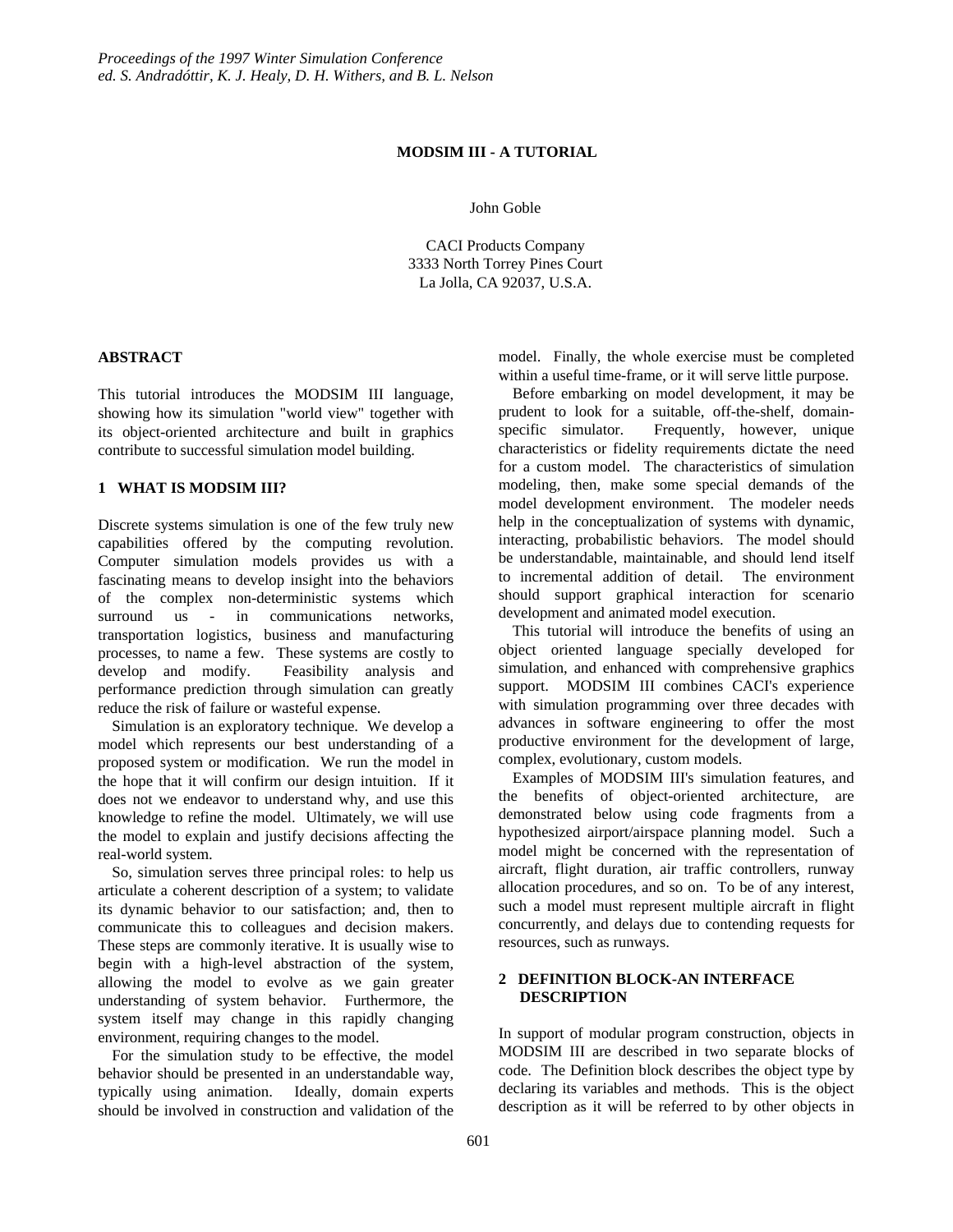the simulation, and it provides the formal interface specification. An example of a Definition block for an aircraft object is shown below.

 Aircraft = OBJECT; BestCruise : INTEGER; InFlight : Boolean; ASK METHOD SetCruise (IN speed:INTEGER; TELL METHOD FlyDistance (IN distance:INTEGER); END OBJECT;

The Definition block for an aircraft object declares the variables and methods that aircraft objects use in the simulation model. The information the aircraft knows is contained in its variables. In this simple case, the aircraft is responsible for the management of two variables, which represent its state:

\* BestCruise-the optimal speed to cruise at for given conditions

\* InFlight-whether or not the aircraft is actually in flight.

#### **3 IMPLEMENTATION BLOCK-WHAT THE METHODS DO**

The aircraft behaviors are described in its methods. These methods are named in the object description provided by the Definition block. The logic of what they do and how they affect the state variables of the object are described in the Implementation block, shown below. OBJECT AircraftObj;

ASK METHOD SetCruise (IN speed:INTEGER); BEGIN BestCruise := speed; END METHOD;

TELL METHOD FlyDistance (IN distance;INTEGER); BEGIN  $InF light := TRUE$  WAIT DURATION distance/BestCruise; END WAIT; InFlight:=FALSE; OUTPUT ("Arrived Safely at",SimTime); END METHOD;

#### END OBJECT;

The behaviors that objects can perform are the methods described in the Implementation block. In this case the aircraft is capable of the behaviors described in the following two methods:

\* ASK METHOD SetCruise-When the aircraft is requested to perform this behavior, it registers the new value for its optimal cruising speed, instantaneously, that is, simulation time does not elapse.

\* TELL METHOD FlyDistance-When requested to perform this behavior, the aircraft calculates the required flight time to cover this distance at its cruising speed. This particular activity then pauses in execution until this period of time has elapsed within the simulation model, before completing the remainder of the behavior-in this case printing a notification that it has arrived safely. Unlike ASK methods, TELL methods are used to describe behaviors that elapse simulation time. While this method is paused, waiting for time to pass, other methods of other objects may be executing.

A key benefit of using MODSIM III in building complex simulations is the easy modeling of these behaviors. In a large model, many objects will have behaviors that must take account of the passage of time. Often, these behaviors will be concurrent, or overlapping in time. For example, our model will want to represent multiple "instances" of the aircraft object type. These instances can be created as needed; each can be given its own identifier, has its own state variables and can execute its methods as requested.

For a simple example of concurrent behaviors, let's look at how an aircraft dispatcher in our model might order two aircraft to fly to different destinations:

... ASK JumboJet TO SetCruise(600); TELL JumboJet TO FlyDistance(3000);

ASK Biplane TO SetCruise(100); TELL Biplane TO FlyDistance(200)IN 1.0;

Using TELL methods, the flight times of both the JumboJet and Biplane aircraft can be modeled concurrently.

In this example, the aircraft object named JumboJet will elapse 5 hours flying a distance of 3000 miles at 600 mph. One hour after the JumboJet takes off (... IN 1.0), the Biplane aircraft will take off and fly 200 miles at 100 mph. It will complete its flight two hours before the JumboJet arrives at its destination. MODSIM III is responsible for sequencing the execution of the methods of both object instances, including the pauses to represent the flight times, so that the events of taking off and landing are played out in the correct order in the model. ASKing the object does not elapse any simulation time.

#### **4 TIMING AND INTERACTION**

Besides executing concurrently, time elapsing behaviors may interact. To make the model more realistic, we want to consider the effect of changing the cruising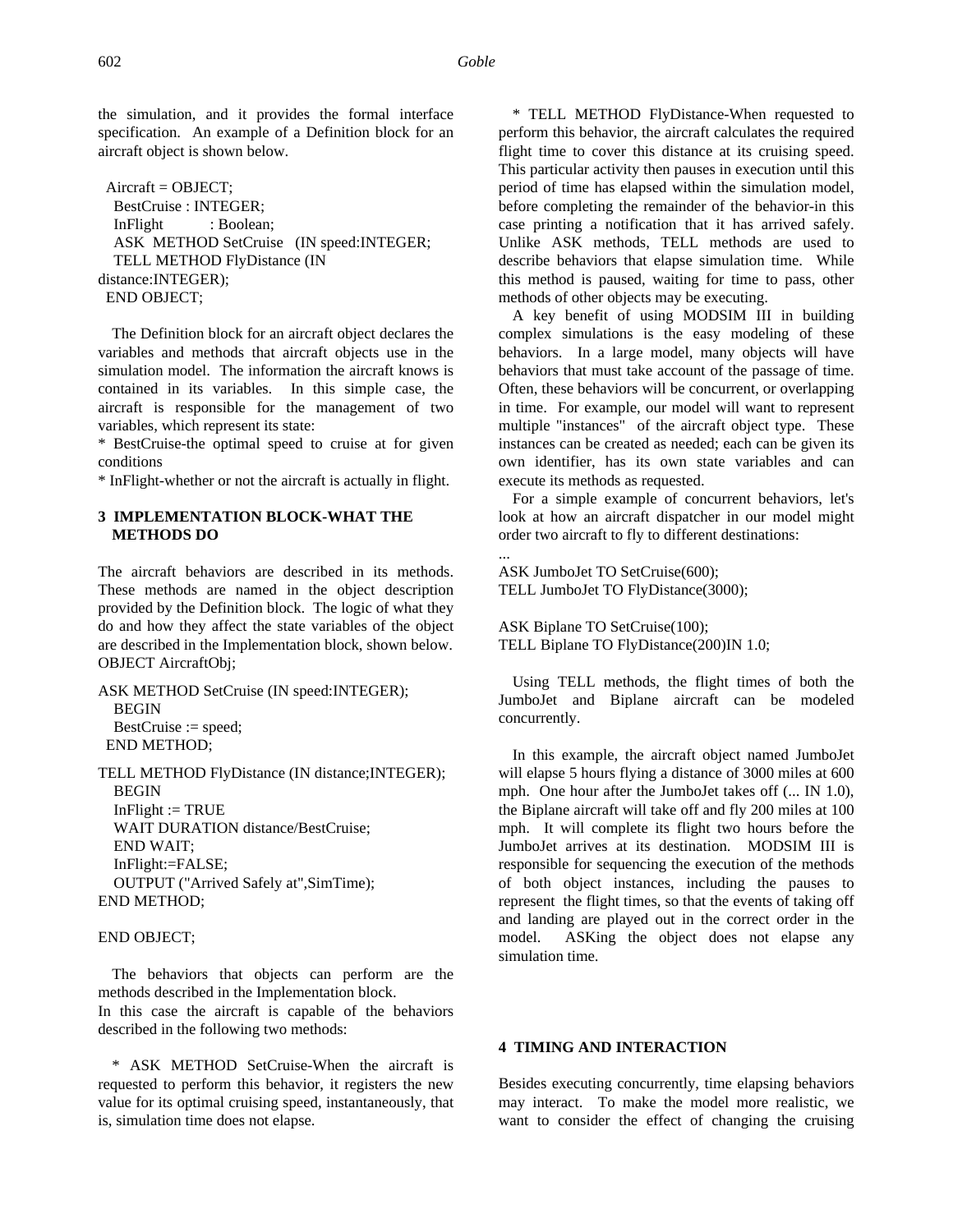speed of an aircraft while it is in flight-perhaps in response to a change in weather conditions. Such a change invalidates the original computation of flight time, and a new arrival time must be determined based on the new cruising speed and the distance remaining. Let's look at how the logic, or implementation, of the methods of our aircraft objects can be refined to incorporate this modified behavior. The method which is responsible for registering a change in cruising speed can INTERRUPT the time-elapsing method, FlyDistance if appropriate. On recognition of this INTERRUPT, the remaining time to WAIT is reevaluated. To see the changes that we've made, compare this code with the original Implementation block for the aircraft object, presented earlier.

OBJECT AircraftObj;

 ASK METHOD SetCruise(IN speed:INTEGER); BEGIN BestCruise := speed; IF InFlight INTERRUPT SELF FlyDistance; END IF; END METHOD;

 TELL METHOD FlyDistance (IN distance;INTEGER); BEGIN  $InF light := TRUE$  WHILE distance > 0.0 speed := BestCruise;  $start := SimTime;$  WAIT DURATION distance/BestCruise; ON INTERRUPT elapsed := SimTime-start; distance := distance-(elapsed\*speed); END WAIT; END WHILE; InFlight:=FALSE; OUTPUT ("Arrived Safely at",SimTime); End METHOD;

The aircraft's CruiseSpeed can now be changed while in flight-the arrival time will be recomputed each time this occurs.

Look at how the FlyDistance method describes the entire flight from take off to landing, allowing multiple speed change events, in a logical activity description. Contrast this with multiple, disconnected, event subroutines in a conventional programming language which does not support the concept of time-elapsing behaviors.

Because MODSIM III provides you with a rich set of features to manage the complex scheduling, interaction and synchronizing of time-elapsing behaviors, you get

increased readability and consistency in your models, factors that translate directly to increased productivity and maintainability.

Unlike making calls on a subroutine library, MODSIM III understands the meaning of these simulation features. Thus it can diagnose inadvertent misuse early-for example, WAIT statements are not allowed in ASK methods that are always instantaneous. Not only does such checking save time in building and running a model, but it can help avoid debugging subtle logic errors in simulations with complex interactions.

These specialized features for modeling concurrent and interacting behaviors distinguish MODSIM III as a simulation model development tool. In addition, MODSIM III includes a rich collection of simulation building block objects. These library objects are designed to fulfill many common simulation modeling requirements. MODSIM III uses the power of object oriented software architecture to allow these pre-built library objects to be readily adapted to special needs.

Consider contention for resources, an issue which is at the heart of many discrete system simulations. Specific allocation policies are a basis for common behavior. Objects incur delays in competing for resources; they queue for resources on some priority basis; they may choose to abandon requests after a time-out interval. Every simulation model will want to report to some degree on measurements of resource utilization, waiting time statistics, and so on.

MODSIM III provides a prebuilt Resource object as one of many objects in its simulation support libraries. In our airport model, for example, runways are clearly a resource. We could use an instance of ResourceObj taken directly from MODSIM III's library to model runway allocation, enqueueing and dequeueing the aircraft on a first-come-first-served basis, and recording statistics.

We need to make one important change, however. To avoid the danger of wake turbulence effects, it is important that a light aircraft not use a runway immediately following a large aircraft; it should delay a short time to allow wake vortices in the air to dissipate. This is where inheritance comes in. It allows us to describe a Runway object in terms of the existing ResourceObj provided by MODSIM III. We only need to specify the differences between the new RunwayObj and ResourceObj.

Inheritance is one of the chief benefits of object oriented software construction, and the basis for providing libraries of useful objects which can be readily adapted to specialized needs.

In the example below, we have imported a resource management object from the MODSIM III library, defined an enumerated variable called AircraftCategory and show the Definition block for Runway. By declaring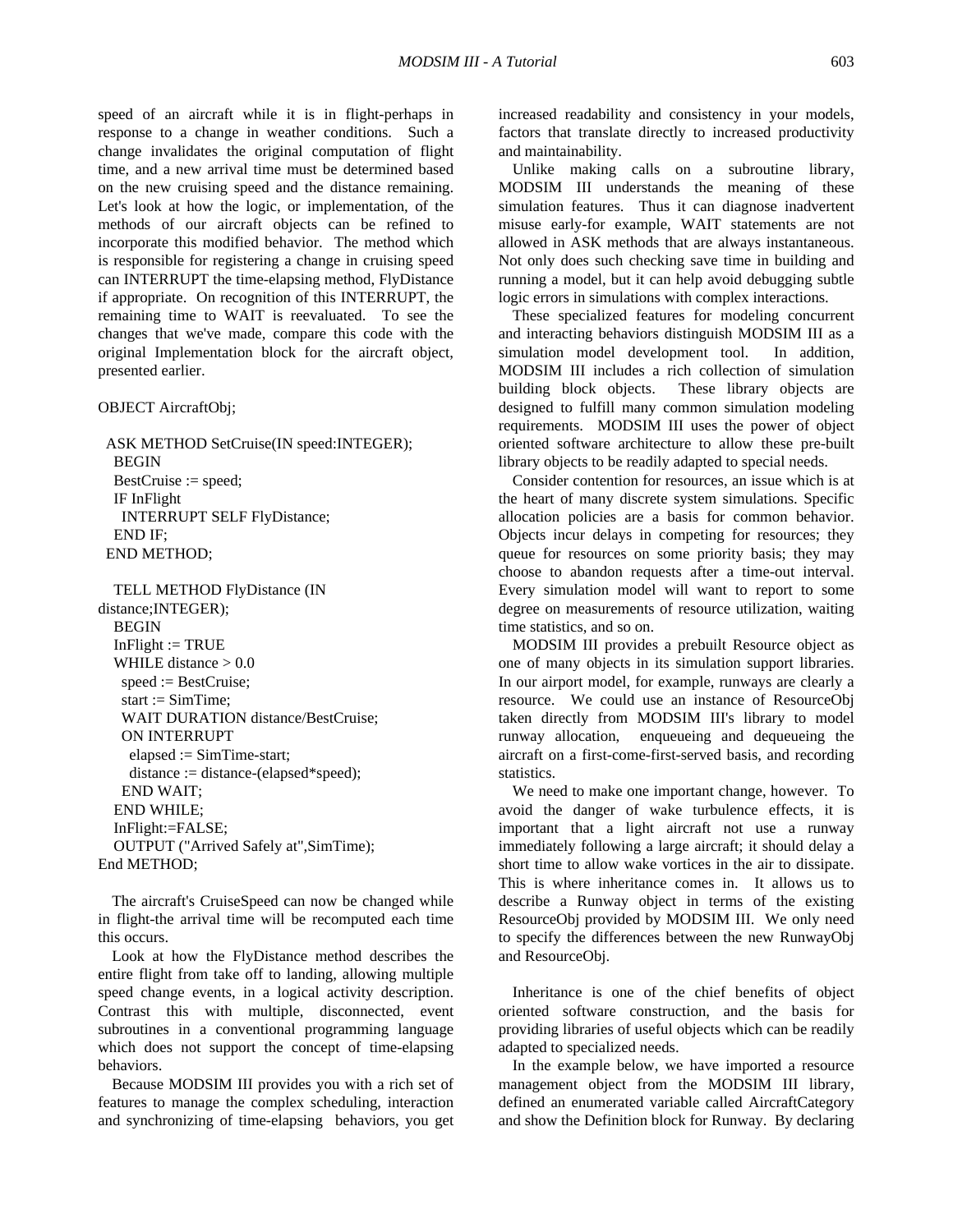our Runway object to be derived from the librarysupplied resource management object, it inherits all the built-in capabilities for enqueueing requests and maintaining utilization statistics. The Give method is declared as overridden, meaning that a different implementation, for just this method, will be substituted in the Implementation block (not shown). The Runway object also has an extra variable to 'remember' the last aircraft type. Our specialized implementation logic can now be designed to impose appropriate delays before giving the runway to aircraft of different categories.

 FROM ResMod IMPORT ResourceObj; TYPE AircraftCategory = (Light, Heavy); ... Runway = OBJECT(ResourceObj); lastuse : AircraftCategory; OVERRIDE TELL METHOD Give(IN number : INTEGER); END OBJECT; ...

The Runway object, derived from MODSIM III's resource management object has been customized to meet special modeling requirements.

Inheritance provides a disciplined way to selectively modify and extend object characteristics. As a specification mechanism, it maintains a clear distinction between those properties which continue to be available unchanged, and those enhancements designed to meet special needs-this is very valuable as software evolves through versions and upgrades.

New object types, derived through inheritance from existing objects, continue to conform to common interfaces, but incorporate additional capability. This is an excellent match to the evolutionary nature of successful simulation models; with increasing understanding of the system comes a desire to add details in areas of special focus.

The reuse of libraries of pre-built objects holds out the promise of real productivity gains in software development. Without a means to adapt such objects to special needs, this promise is rarely fulfilled. The extensibility offered by inheritance, coupled with the modular separation of interface definitions from actual implementation code are the mechanisms needed to support practical reuse of object libraries.

Object orientation offers other benefits to model development. The controlled access to object data structures through the object methods is just what is needed to build robust objects which can be the basis of reuse. Look back at the modified aircraft object implementation: any request to change the aircraft speed can now ensure a reevaluation of the flight time-which is faithful to the way things happen in the real world.

Taken together, support for object modeling concepts, along with concurrent time based behaviors, are what make MODSIM III an effective simulation productivity tool.

## **5 GRAPHICS AND SIMULATION**

Through inheritance, the objects in your simulation can aquire a rich set of graphical properties and behaviors. You can use this to provide an interactive, graphically managed model that speeds up analyses and produces easy-to-understand results. Adding graphics is easy. You use a graphical editor to configure the appearance of [A1] icons, menus, dialog boxes and presentation charts. Minimal code then connects these to the entities and variables in the model. Adding graphics can enhance the appeal of a model in three principal areas:

### **5.1 GRAPHICAL SCENARIO LAYOUT**

Interactive graphical editing lets you define a scenario to simulate by selecting icons from the palette, positioning them on the screen, and configuring parameters through dialog boxes.

#### **5.2 Dynamic Analysis**

With a scenario on the screen, you can begin the simulation and see an animated picture of the system under study. In addition, you can study plots that are drawn while the simulation is running. You can pan and zoom on areas of special interest. These results, shown dynamically, will suggest alternatives that can be tried immediately. Interacting with the model in this way increases understanding of the system under study and speeds your analysis. Often errors that may have otherwise been difficult to find, will be obvious. Dynamic analysis contrasts sharply with the old iterative approach to simulation, where the following steps were repeated: prepare data, simulate, examine results, modify data, simulate, ...

#### **5.3 Communication of Results**

Through animation, you can dramatize the effect of alternative system configurations, spot unexpected behavior, and back up your recommendations. It's the best way to sell your ideas.

## **6 DEVELOPMENT ENVIRONMENT**

MODSIM is a complete development environment. The MODSIM III simulation support, Compilation Manager, Object Manager and the Debugging Manager provide a